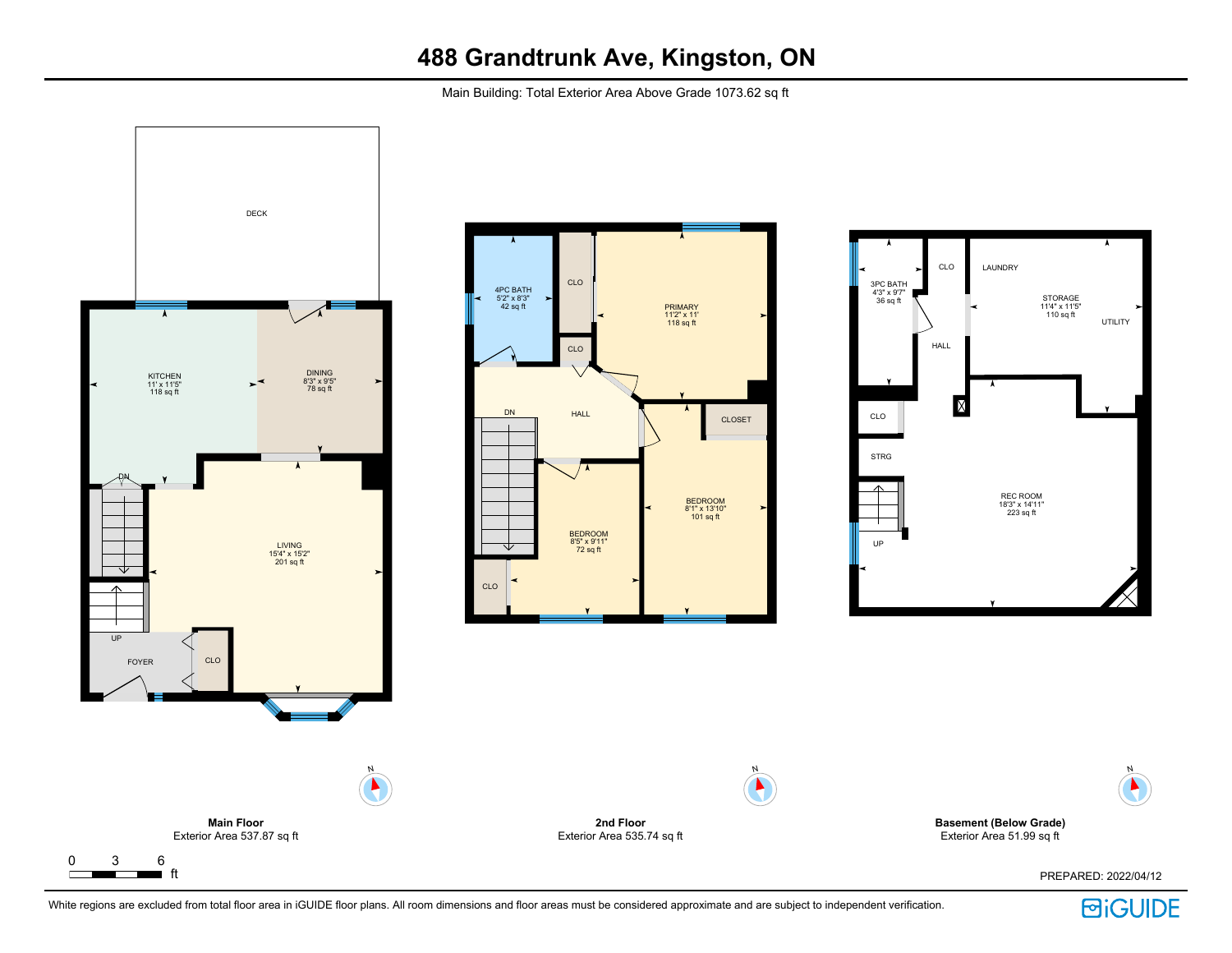**Main Floor** Exterior Area 537.87 sq ft Interior Area 483.97 sq ft



0 3 6 **T** ft **F**t PREPARED: 2022/04/12 N

White regions are excluded from total floor area in iGUIDE floor plans. All room dimensions and floor areas must be considered approximate and are subject to independent verification.

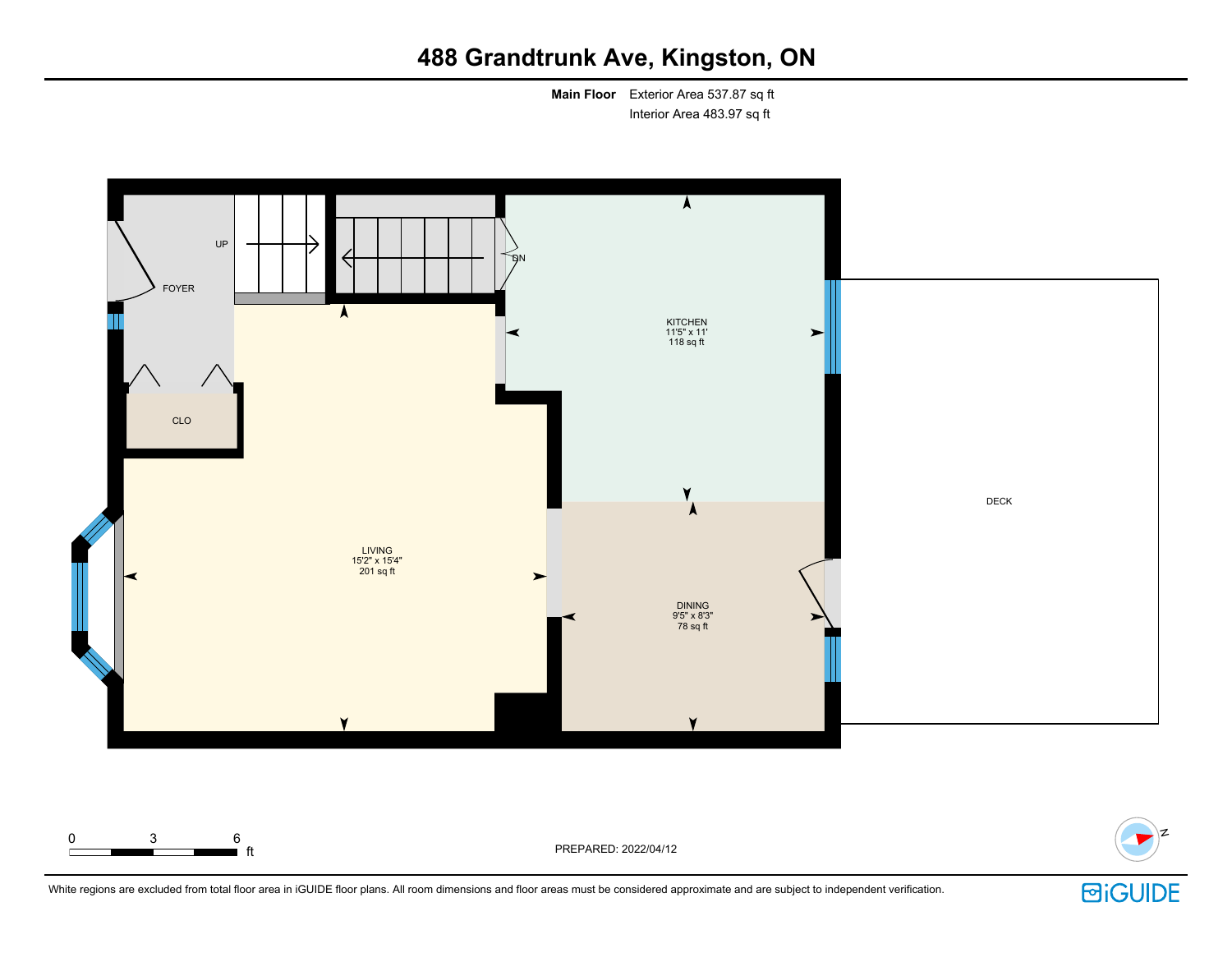**2nd Floor** Exterior Area 535.74 sq ft Interior Area 481.80 sq ft





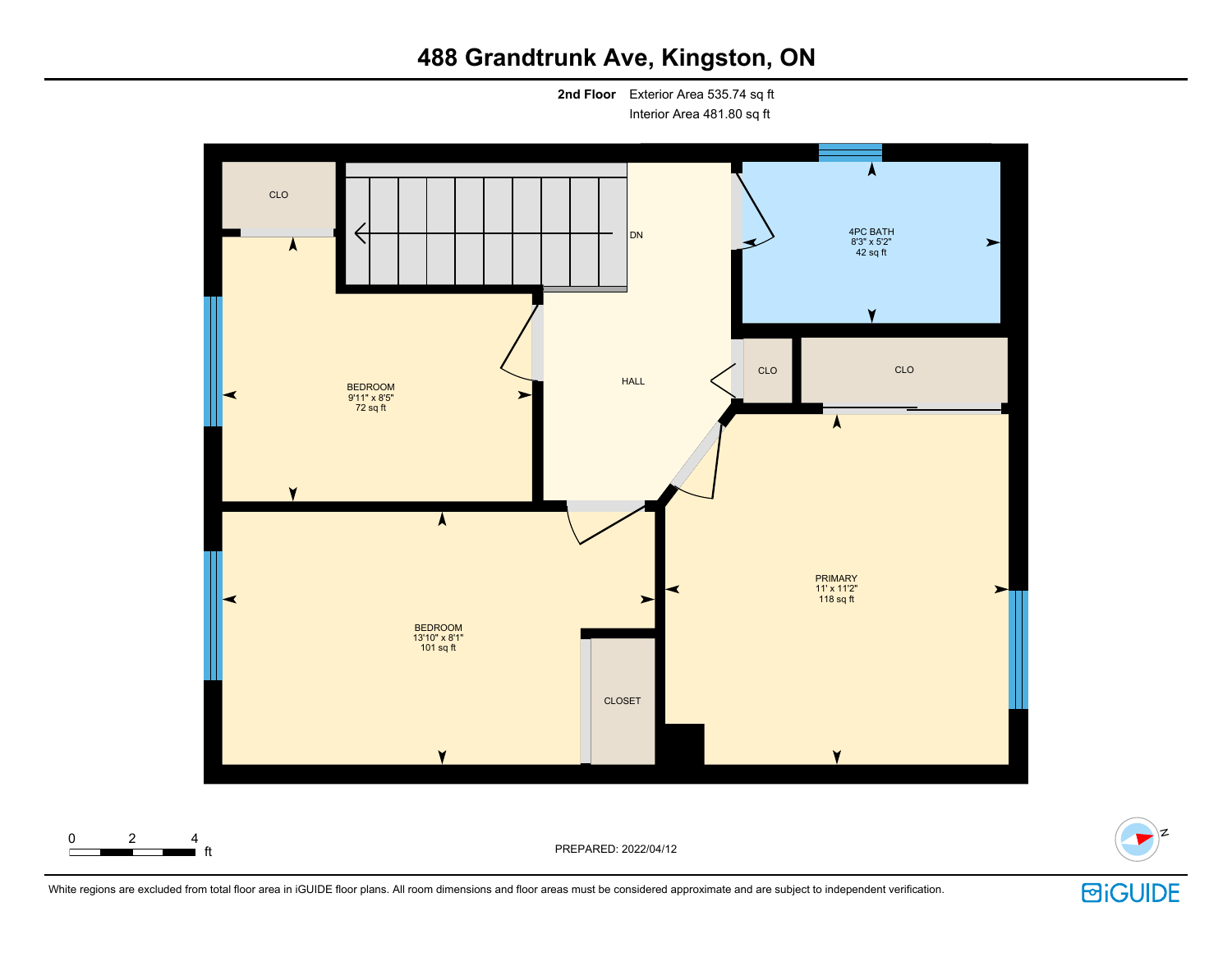**Basement (Below Grade)** Exterior Area 51.99 sq ft

Excluded Area 445.64 sq ft



White regions are excluded from total floor area in iGUIDE floor plans. All room dimensions and floor areas must be considered approximate and are subject to independent verification.



N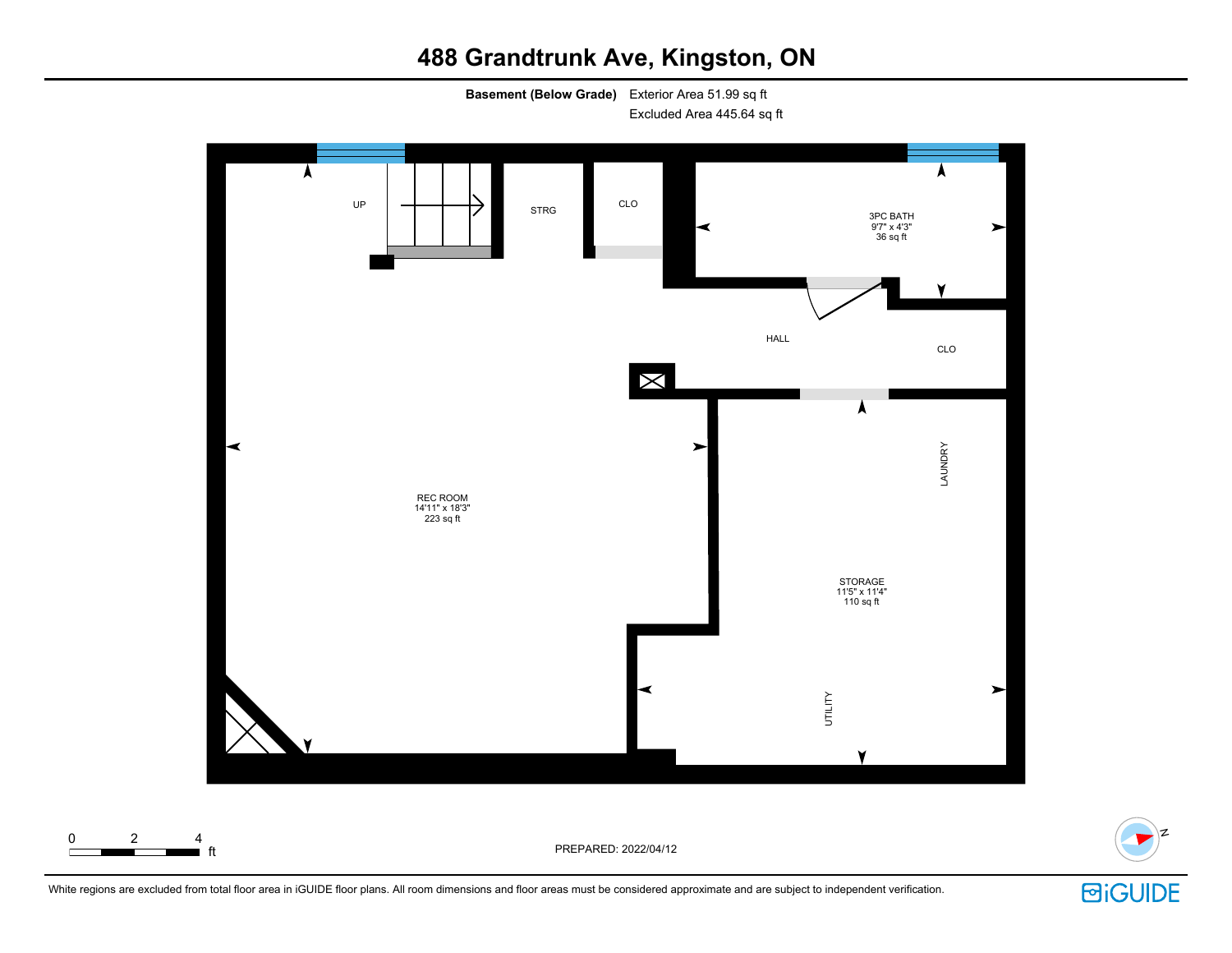## **Property Details**

#### **Room Measurements**

Only major rooms are listed. Some listed rooms may be excluded from total interior floor area (e.g. garage). Room dimensions are largest length and width; parts of room may be smaller. Room area is not always equal to product of length and width.

### **Main Building**

MAIN FLOOR Dining: 8'3" x 9'5" | 78 sq ft Kitchen: 11' x 11'5" | 118 sq ft Living: 15'4" x 15'2" | 201 sq ft

### 2ND FLOOR

4pc Bath: 5'2" x 8'3" | 42 sq ft Bedroom: 8'5" x 9'11" | 72 sq ft Bedroom: 8'1" x 13'10" | 101 sq ft Primary: 11'2" x 11' | 118 sq ft

### BASEMENT

3pc Bath: 4'3" x 9'7" | 36 sq ft Rec Room: 18'3" x 14'11" | 223 sq ft Storage: 11'4" x 11'5" | 110 sq ft

#### **Floor Area Information**

Floor areas include footprint area of interior walls. All displayed floor areas are rounded to two decimal places. Total area is computed before rounding and may not equal to sum of displayed floor areas.

### **Main Building**

MAIN FLOOR Interior Area: 483.97 sq ft Perimeter Wall Thickness: 7.1 in Exterior Area: 537.87 sq ft

### 2ND FLOOR

Interior Area: 481.80 sq ft Perimeter Wall Thickness: 7.1 in Exterior Area: 535.74 sq ft

### BASEMENT (Below Grade) Excluded Area: 445.64 sq ft

Perimeter Wall Thickness: 7.1 in Exterior Area: 51.99 sq ft

### **Total Above Grade Floor Area, Main Building**

Interior Area: 965.77 sq ft Exterior Area: 1073.62 sq ft